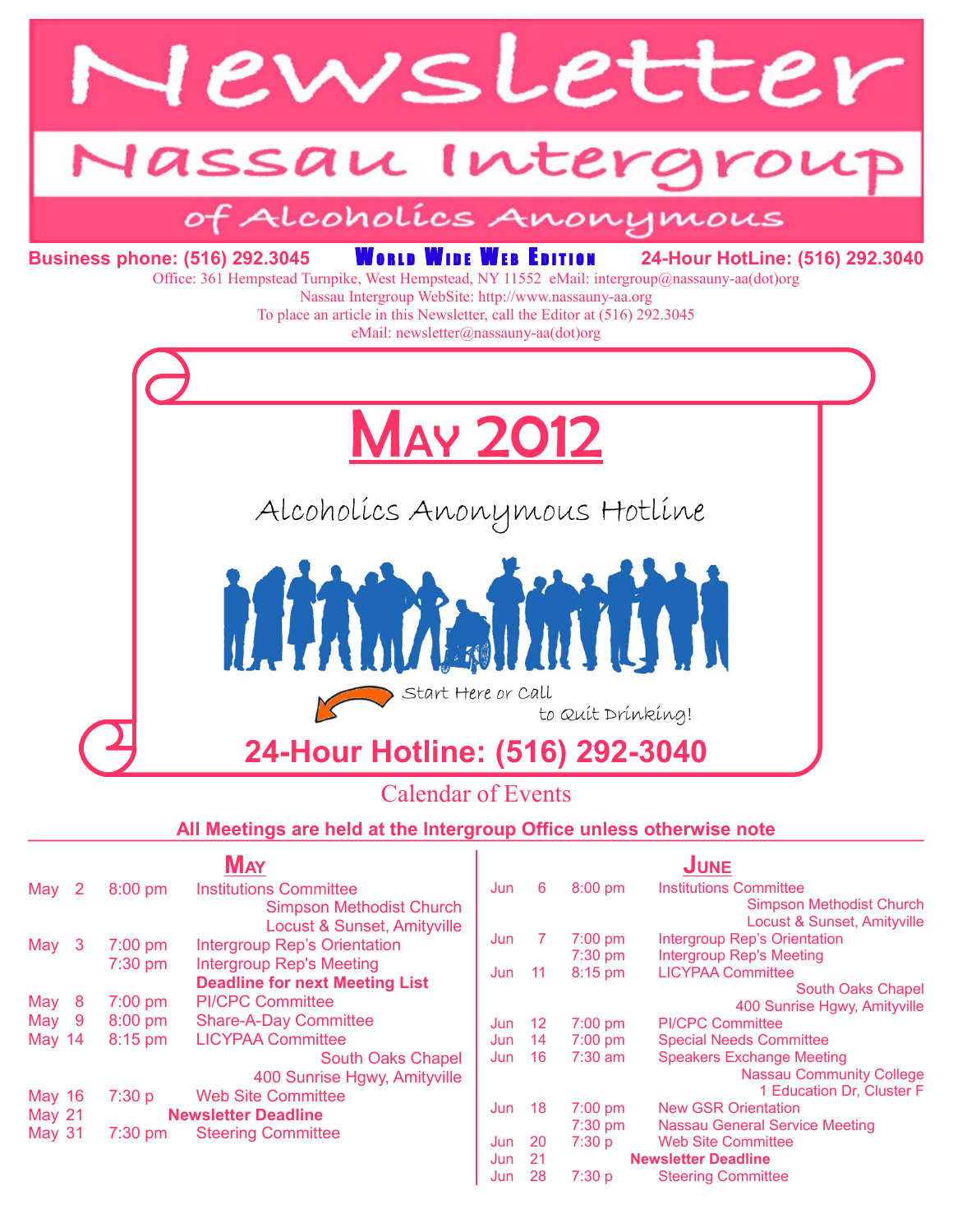# WE ONLY LIST

### **AA MEETINGS**

### **MEETING CHANGES**

**Baldwin: Over 40 Discussion Grou**p has changed their name to **Over the Hill Group**

**Bellmore: There Is A Light** has changed the Sun 7:00 S to 6:30

**East Meadow: Clean and Sober** has changed their name to **Clean and Sober Men's Meeting**

**Malverne: Gratitude Group** has changed the Tue 7:00 S to 7:30 with last Tue a Trad

**Manhasset: Good Morning God Group** has changed the Thu 10:00am C to 10:30am

**Manhasset: Solid as a Rock**, effective May 5<sup>th</sup>, is moving to the Unitarian Universalist Church, 48 Shelter Rock Road and changed the 1:00 CD to a 10:30 am CD

**Sea Cliff: Sleepless in Sea Cliff** had changed the Sat 6:30 am *Daily Reflections* to a CD

**Seaford: Time Grou**p has changed their Sun 7:00 S to 4:00 with the last Sun a Trad

**Syosset: Berry Hill Discussion Group** has changed the Tue 6:30am from a CD to a Step, and the Fri 6:30am to a BB

**West Hempstead: Decision Group** has changed their Tue 7:00 S to a BB with the 1<sup>st</sup> Tue a Trad,  $\&$  2<sup>nd</sup> a Step

**West Hempstead: Road to Recovery** has moved to Ascension Lutheran Church, 145 Franklin Ave, Franklin **Square** 

### **NEW MEETINGS**

**Baldwin: Baldwin Group** now meets at 30 Hempstead Ave., Room H6 in basement and has added Thu 10:00 am CD and Wed 9:00 BB

**East Meadow: The East Meadow Group** has added a Sun CD at  $7:00$  am through Apr  $1<sup>st</sup>$ 

**East Norwich: East Norwich Group** has added Tue 7:30 1<sup>st</sup> week S, 2<sup>nd</sup> week BB, 3<sup>rd</sup> and 4<sup>th</sup> week CD Last Tue Ann

**Glen Cove: Into Action Group** meets at St Paul's Epis Ch, 28 Highland Rd on Sat for a 7:30 O

**Glen Cove: No Excuses Group** meets at Trinity Luth Ch, 74 Forest Ave on Mon for a 7:30 CD with the last Mon an Open

**Island Park: Women's Serenity Group** has added Mon 10:30 am Daily Reflections

**Long Beach: High Noon/West End Group** has added 7:15 Last Thu Ann

**Long Beach: Young By The Beach** meets at St Ignatius Martyr, 721 W Broadway on Sat 6:15 YPBC, 7:30 O

**Lynbrook: Primary Purpose** has added 7:00 Last Thu Trad and 8:15 Last Thu Ann

**Malverne: Gratitude Group** has added a Tue 7:30 S Last Tue Tradition and designated the last Thu 7:30 CD for

#### **Anniversaries**

**Manhasset: Albertson/Searingtown Afternoon Discussion** has added Mon 10:30 am Chairman's Choice

**Melville: Sweet Air Group** has added a Mon 8:00 YP, Thu 6:30 BB and 6:30 CD

**Merrick: Merrick Bellmore Group** has added a Fri 6:45 BB

**New Hyde Park: Conscious Contact** meets at Christ Luth Ch, 300 Hillside Ave S on Wed 8:00 for a CD  $11<sup>th</sup>$  Step **Meditation** 

North Bellmore: Miracles starting Nov 4<sup>th</sup> has an 8:30 am BB CD

**Port Washington: Mackey Ave Group** has added Fri 7:30 BB

**Rockville Centre: Veterans In Recovery** meets at 30 Hempstead Ave, Suite H6 on Sun 7:30

**Rockville Centre: Serenity Now** meets at 30 Hempstead Ave., Suite H6 in basement on Thu 10:00 am CD

**West Hempstead: Here & Now Group** now meets at Project Outreach, 600 Hempstead Tpke. on Thurs 12 Noon B

**Williston Park: Solution Group** has added a Fri 7:30 C Women's meeting

#### **DELETIONS**

**Baldwin: Sober On Sunday Group** Sun 7:45 CD

**Garden City: Garden City Group** Tue 7:30 Women's Step

**Massapequa Park: Lost Weekend Group** Sun 7:30 S

**Port Washington: Mackey Ave Group** Mon 7:30 S

**Sea Cliff: Alive Again Group** Tues 6:45 BB

## **From The Corrections Chair - Corrections Connection 2012**

On Friday April  $20<sup>th</sup>$ , we held the Corrections Connection Workshop at Sing Sing State Prison. This was a huge success mainly due to the hard work and effort of the SENY volunteers. Special thanks to those from our area including Derrick H, for his part on carrying the message and Francine W, who really did her homework on the history of AA in prisons. A "Big-Up" to Paulette F of Roosevelt We Care who absolutely flawed the room with her experience, strength and hope. Thanks to the Suffolk and Manhattan crews for their hard work in organizing the event. When all said and done, the connections were made, and a good time was had by all.

On top of that, we all got to come home when it was over.

Corrections Chairperson, corrections@nassauny-aa(dot)org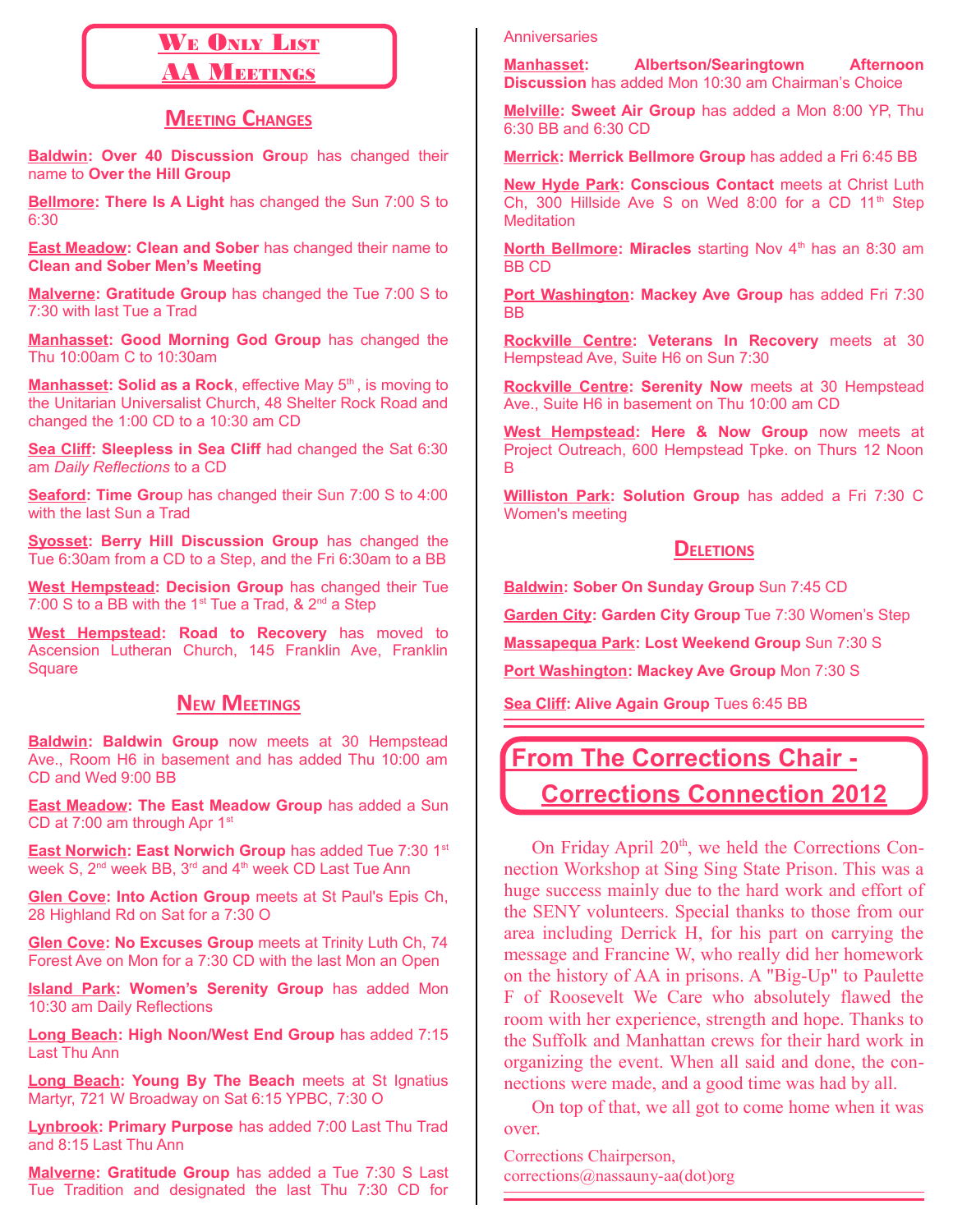## **From the Chair -**

## **On Anonymity, Part 2**

Keeping in mind the consideration by the General Service Conference last month of the possible rewording of Tradition 11 and the possible use of Facebook as a Public Information tool, this is the second part of an article I offered on the topic of anonymity in May and June of 2009.

Last month we looked at the development of the principle of anonymity. Anonymity serves both the individual member and the program, the member by providing cover from the fear of outside criticism for being an alcoholic—particularly important in early recovery or for those whose livelihood might be threatened if it became commonly know they have suffered from alcoholism—and the program by asserting its "principles before personalities."

One the personal level, my anonymity is mine to maintain or break. I alone decide if and when I give it up. This should be respected by other AA's, even posthumously. (That another member uses his or her full name in meetings does not give me license to do the same for them.) While my anonymity is my own, in deference to the program, I do not break my anonymity in public forums—press, radio, film, television and the internet, but also open meetings. Here I am reminded that my recovery is owed, not to my good efforts although my willingness and work play a part, but to the grace of a power greater than myself in support of the wisdom and inspiration of AA principles. This helps keep me humble. Generally, I break my anonymity to share the good news of my recovery with those close to me, or to help another alcoholic.

What about anonymity in public forums? Our program's public information efforts demand members be prepared to stand up to articulate and reflect our program of recovery. We cannot rely on friends of AA alone to carry our message. Some criticize these efforts as publicity, but most understand it to be a necessary public sharing of information about AA. After all, while we are individually anonymous, the fellowship and program cannot be a secret if the alcoholic who still suffers is to find it. AA's commonly speak about AA in public while avoiding full personal identification. We do this before school groups and with professionals and professional groups, those third parties who will often be the first to meet the drunk in trouble such as physicians, lawyers, judges and other criminal justice professionals, clergy, teachers, social workers and alike. This public speaking is best undertaken with the support of a local service committee with experience in the practice. Intergroup has several such committees.

This is my understanding and experience of the

principle of anonymity. Hope this is helpful.

In other matters, in April we enjoyed the  $35<sup>th</sup>$  Nassau County Share-A-Day at the home of the Cedarhurst-Hewlett Group. Our thanks to Jay and the Share-A-Day Committee for all their hard work Few appreciate all that goes into bringing about an event like these both before, during and after.

Chair

chair@nassauny-aa(dot)org

## **From the First Vice Chair - Share-A-Day**

I would like to thank all those who attended this year's Share-A-Day. We could not have asked for a better day. I would like to thank Jay and the entire committee for the work they did.

Having worked on a number of Share-A-Days I can appreciate the work that goes in to this event.

I attended the Al-Anon board and quarterly meetings in April. They welcomed us with opened arms. Al-Anon will be holding a workshop in October; we will be helping out in a couple of the workshops. I will be looking for speakers for these workshop, so if you would like to help please contact me.

Yours In Service, 1<sup>st</sup> Vice Chair 1stvice@nassauny-aa(dot)org

## **From the Nassau DCMC A.A. Considers Changes**

Recently, AA's annual General Service Conference (GSC) met to consider issues affecting AA as a whole. The GSC and the rest of AA's General Service structure was established to succeed AA's founders (Bill W & Dr Bob) in make decisions affecting AA as a whole and as the guardian of our Traditions. Your group's conscience on those issues was communicated if your group has a General Service Representative (GSR).

This year's conference theme is "Anonymity: Our Spiritual Responsibility in the Digital Age". Among the items on the agenda were:

- ➢ Discuss requests related to adding language referring to current media to Tradition Eleven.
- ➢ Consider a suggestion that AA establish a presence on Facebook for the purpose of providing information about AA to the public; this presence would serve as an informational resource only, with no interpersonal communication capabilities.
- Discuss progress report ... on the development of literature which focuses on spirituality that